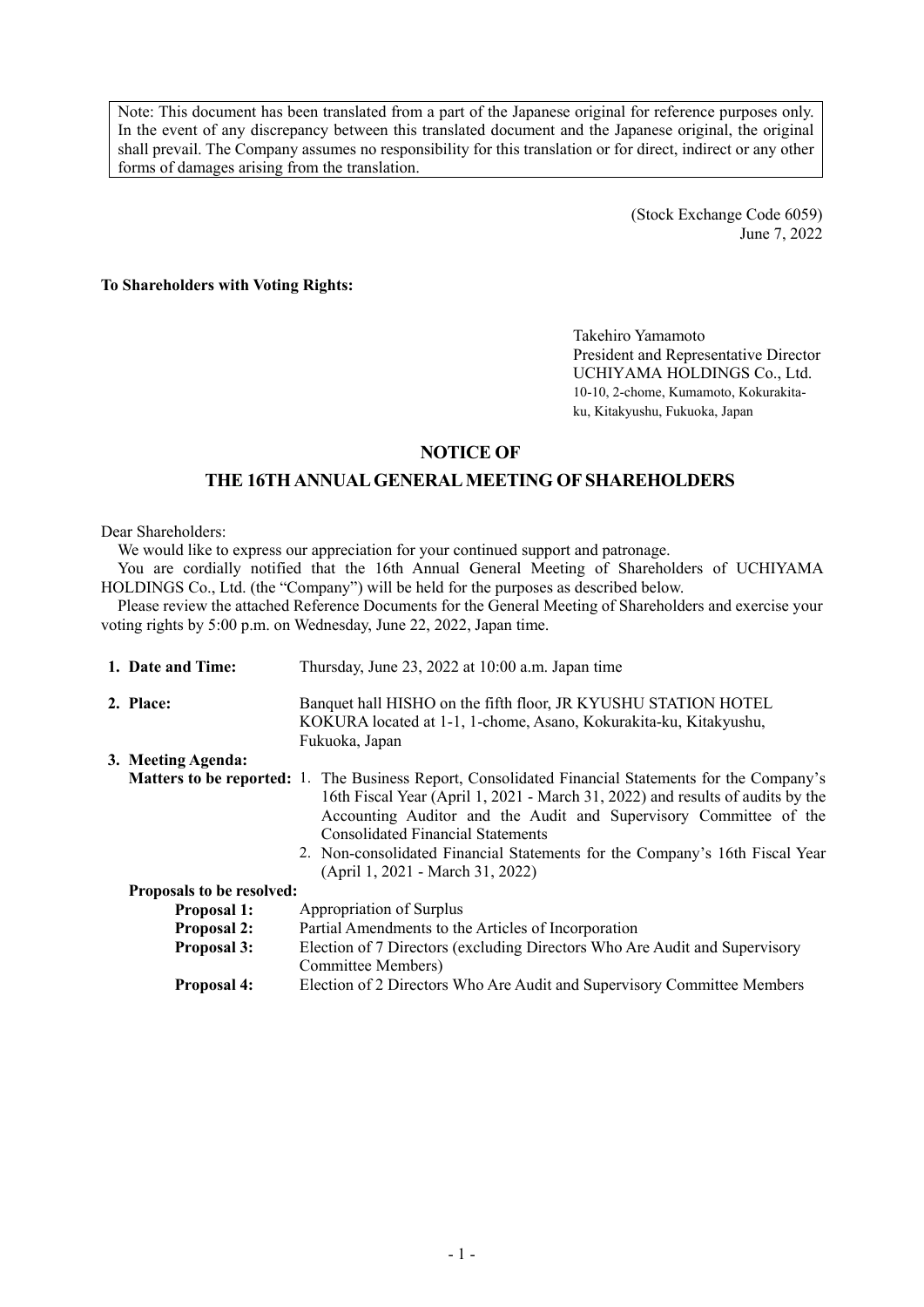- ◎ When attending the meeting, please submit the enclosed Voting Rights Exercise Form at the reception desk.
- ◎ There is no distribution of souvenirs to our shareholders attending the meeting. We sincerely appreciate your understanding.
- ◎ In accordance with laws and regulations as well as Article 15 of the Articles of Incorporation of the Company, the following items are posted on the Company's website (http://www.uchiyama-gr.jp) and are therefore not included in the Attached Documents to this notice of convocation.
	- 1) "Items Regarding the Company's Stock" in the Business Report
	- 2) "Items Regarding Stock Acquisition Rights of the Company, etc." in the Business Report
	- 3) "Items Regarding Accounting Auditor" in the Business Report
	- 4) "Company's Systems and Policies" in the Business Report
	- 5) The "Consolidated Statements of Changes in Net Assets"
	- 6) The "Notes to the Consolidated Financial Statements"
	- 7) The "Non-Consolidated Statements of Changes in Net Assets"
	- 8) The "Notes to the Non-consolidated Financial Statements"

Accordingly, the Business Report, the Consolidated Financial Statements and the Non-consolidated Financial Statements described in the Attached Documents to this notice of convocation are part of the documents which have been audited by Accounting Auditor and the Audit and Supervisory Committee during the preparation of the Accounting Auditor's Report and the Audit Report, respectively.

◎ Should the Reference Documents for the General Meeting of Shareholders, the Business Report, Consolidated Financial Statements and Non-consolidated Financial Statements require revisions, the revised versions will be posted on the Company's website (http://www.uchiyama-gr.jp).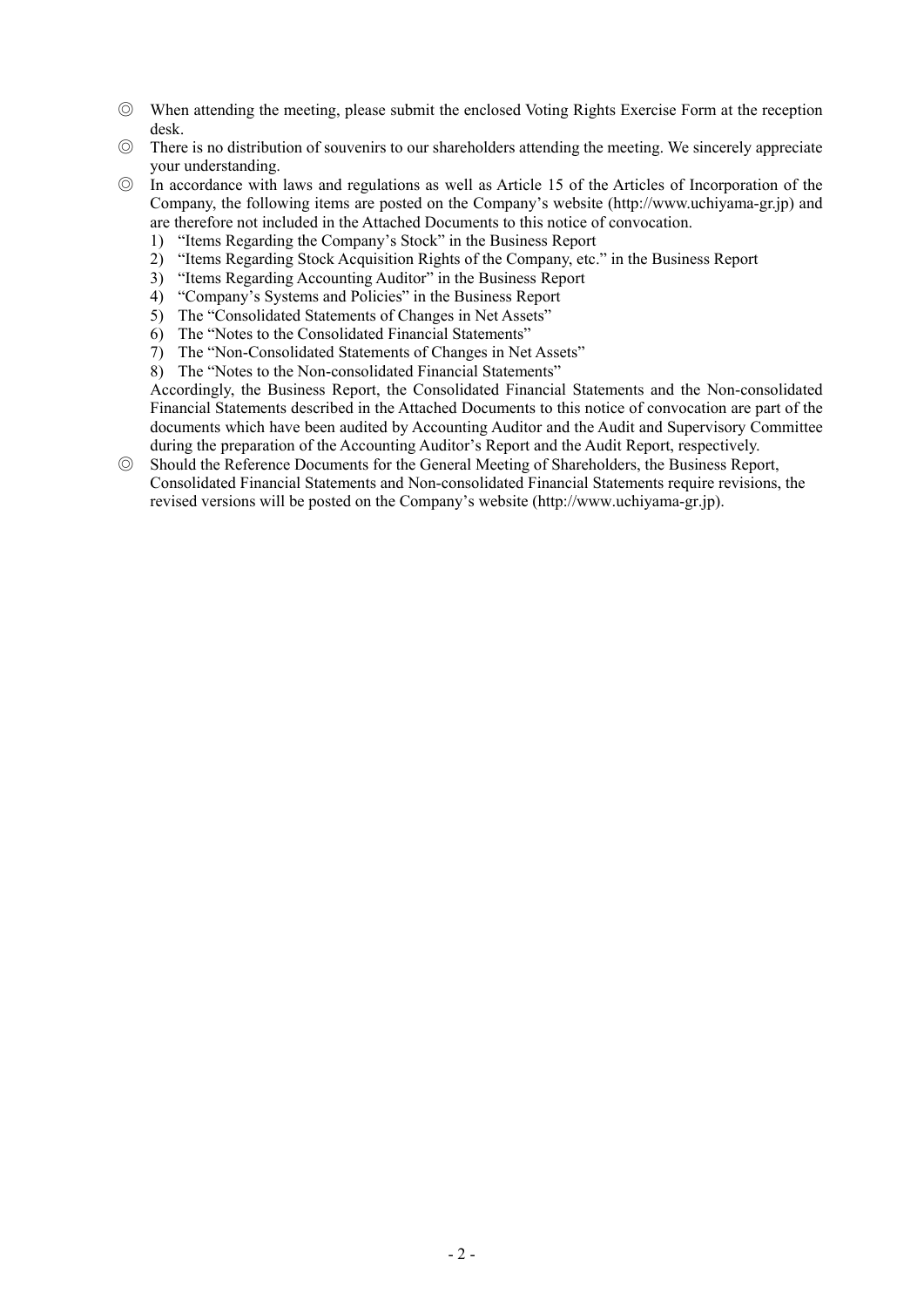# **Reference Documents for the General Meeting of Shareholders**

## **Proposals and References**

**Proposal 1:** Appropriation of Surplus

Considering the enhancement of management structure and future business development and others, as well as internal reserve, the Company proposes to pay the following as the year-end dividend for the fiscal year 2021:

(1) Type of dividend assets

Cash

- (2) Appropriation of dividend property to shareholders and total amount ¥10 per share of common stock, for a total of 194,031,730 yen
- (3) Effective date of distribution of surplus June 24, 2022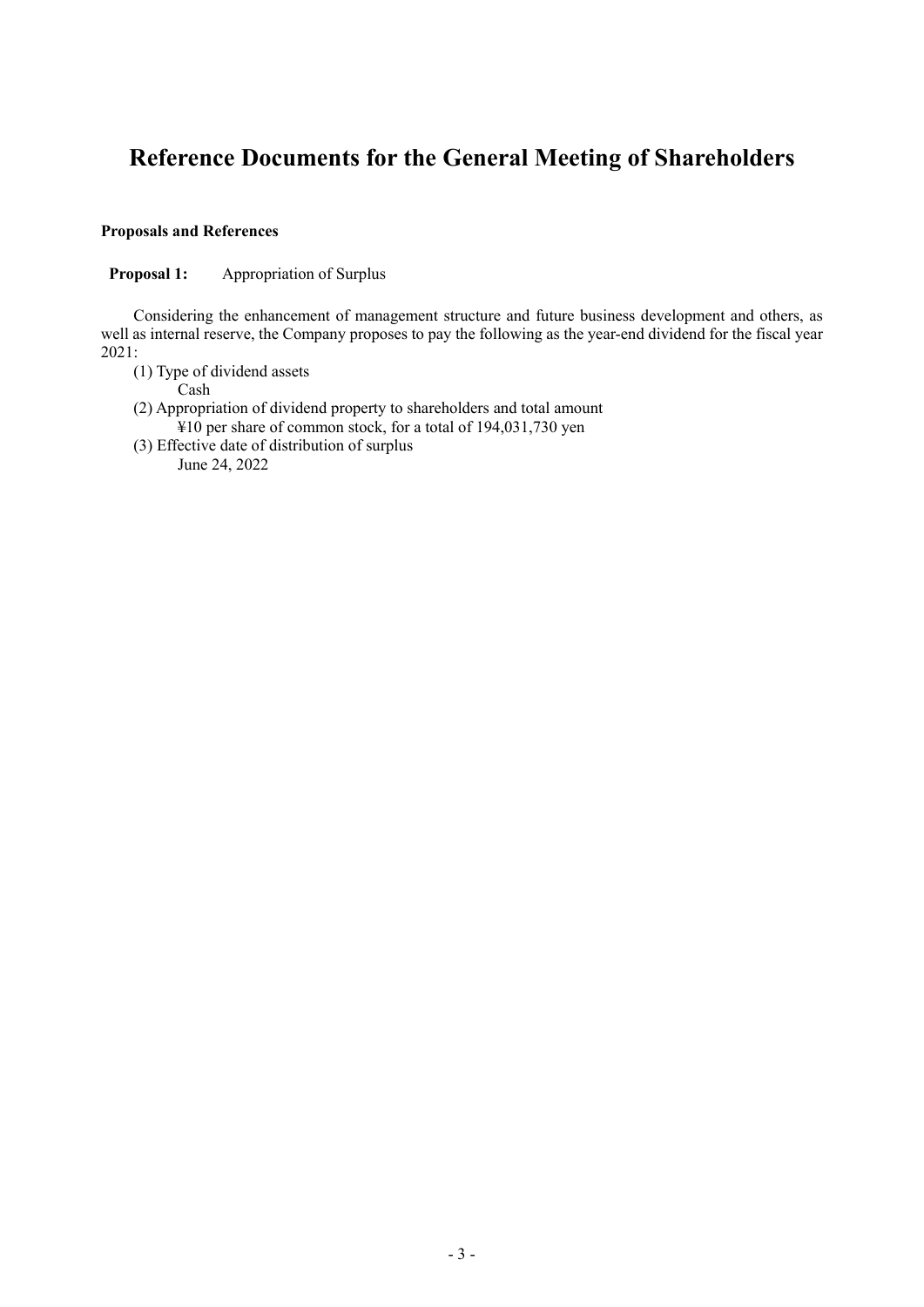## **Proposal 2:** Partial Amendments to the Articles of Incorporation

- (1) Reasons for proposal
	- 1. In accordance with the business expansion of the Company group, the amendment is to add new business to Article 2 (Purpose) of the current Articles of Incorporation, and to rearrange and change the order in which the business purposes are listed in each item.
	- 2. The amended provisions stipulated in the proviso of Article 1 of the supplementary provisions of the "Act Partially Amending the Companies Act" (Act No. 70 of 2019) will be enforced on September 1, 2022. Accordingly, in order to prepare for the introduction of the system for electronic provision of materials for general meetings of shareholders, the Articles of Incorporation of the Company shall be amended as follows.
		- (a) The proposed Article 15, Paragraph 1 provides that information contained in the reference materials for the general meeting of shareholders, etc. shall be provided electronically.
		- (b) The purpose of the proposed Article 15, Paragraph 2 is to establish a provision to limit the scope of matters to be included in the paper copy to be sent to shareholders who have requested it.
		- (c) The provisions related to the internet disclosure and deemed provision of the reference materials for the general meeting of shareholders, etc. (Article 15 of the current Articles of Incorporation) will become unnecessary and will therefore be deleted.
		- (d) In line with the above establishment and deletion of the provisions, supplementary provisions related to the effective date, etc. shall be established.
- (2) Details of the amendments

The Company proposes the following amendments to the current Articles of Incorporation

(underlined sections indicate changes):

| Current Articles of Incorporation | <b>Proposed Amendments</b>                                 |
|-----------------------------------|------------------------------------------------------------|
| Article 1 (Omitted)               | Article 1 (Omitted)                                        |
|                                   |                                                            |
| (Purpose)                         | (Purpose)                                                  |
| Article 2 (Omitted)               | Article 2 (Omitted)                                        |
| 1 (Omitted)                       | 1 (Omitted)                                                |
| $(1) - (26)$ (Omitted)            | $(1) - (26)$ (Omitted)                                     |
| $2 - 5$                           | $2 - 4$ (Omitted)                                          |
| (Newly established)               | Fee-charging employment placement<br>5<br>business         |
|                                   | Registration support services business<br>6                |
|                                   | Vocational training business                               |
|                                   | Specified skilled foreign workers support<br>8<br>business |
|                                   | All operations incidental to each of the<br>9<br>above     |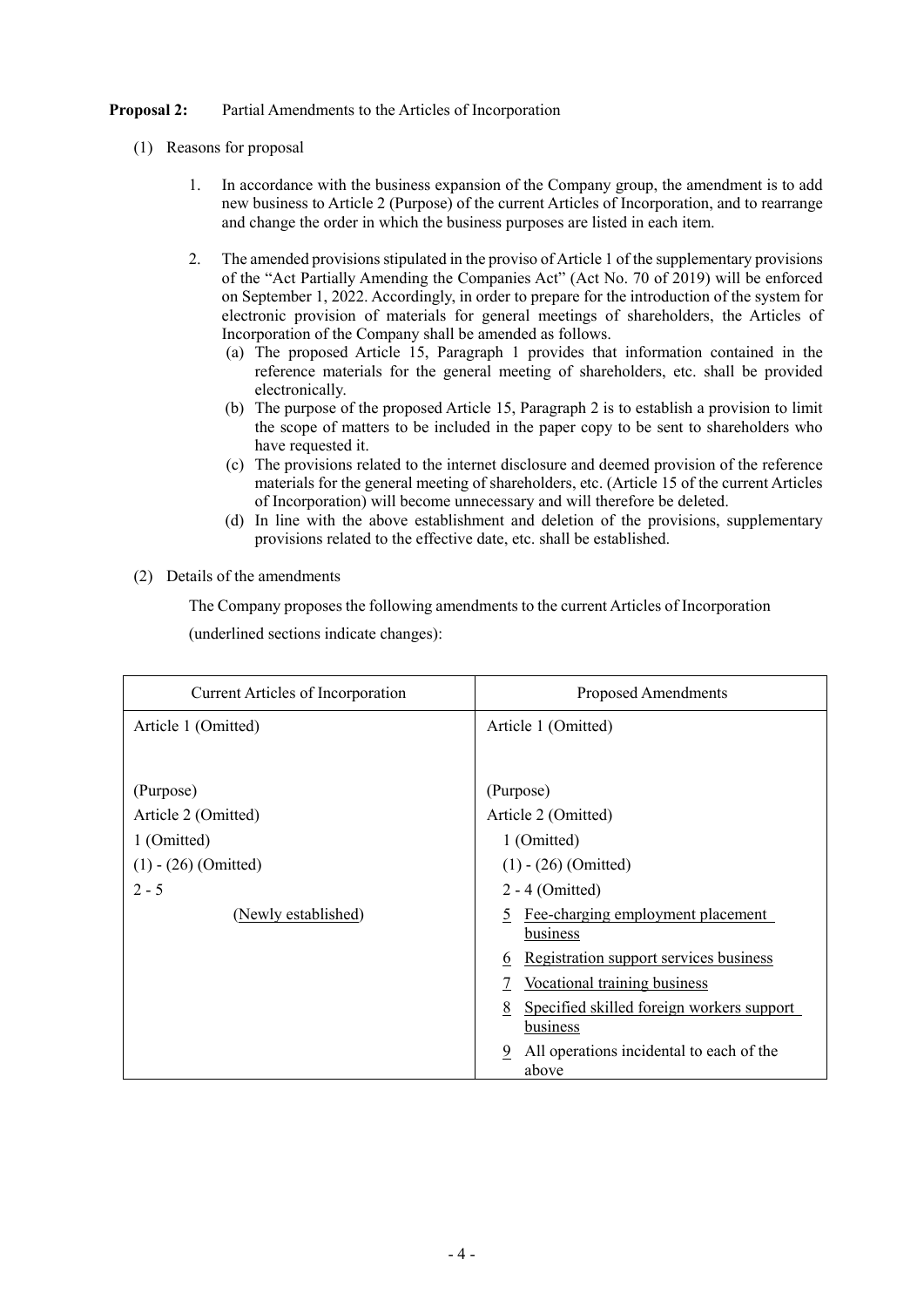| Current Articles of Incorporation                                                                                                                                                                                                                                                                                                                                                                                                                                                                                                      | <b>Proposed Amendments</b>                                                                                                                                                                                                                                                                                         |
|----------------------------------------------------------------------------------------------------------------------------------------------------------------------------------------------------------------------------------------------------------------------------------------------------------------------------------------------------------------------------------------------------------------------------------------------------------------------------------------------------------------------------------------|--------------------------------------------------------------------------------------------------------------------------------------------------------------------------------------------------------------------------------------------------------------------------------------------------------------------|
| Article 3 – Article 14 (Omitted)                                                                                                                                                                                                                                                                                                                                                                                                                                                                                                       | Article 3 – Article 14 (Omitted)                                                                                                                                                                                                                                                                                   |
| (Internet Disclosure and Deemed Provision of<br>Reference Documents for the General Meeting of<br>Shareholders, etc.)                                                                                                                                                                                                                                                                                                                                                                                                                  |                                                                                                                                                                                                                                                                                                                    |
| Article 15 The Company may, when convening a<br>general meeting of shareholders, deem that it<br>has provided information to shareholders<br>pertaining to matters to be described or<br>indicated in the reference materials for the<br>general meeting of shareholders, business<br>report, non-consolidated financial statements,<br>and consolidated financial statements, by<br>disclosing such information through the<br>internet in accordance with the provisions<br>provided in the Ordinance of the Ministry of<br>Justice. | (Deleted)                                                                                                                                                                                                                                                                                                          |
| (Newly established)                                                                                                                                                                                                                                                                                                                                                                                                                                                                                                                    | (Measures for Electronic Provision, etc.)                                                                                                                                                                                                                                                                          |
|                                                                                                                                                                                                                                                                                                                                                                                                                                                                                                                                        | Article 15 The Company shall, when convening a<br>general meeting of shareholders, provide<br>information contained<br>in the reference<br>for<br>the general<br>meeting<br>materials<br>of<br>shareholders, etc. electronically.                                                                                  |
|                                                                                                                                                                                                                                                                                                                                                                                                                                                                                                                                        | 2.<br>the matters to<br>be<br>provided<br>Among<br>electronically, the Company may choose not to<br>include all or part of the matters stipulated in<br>the Ordinance of the Ministry of Justice in the<br>paper copy to be sent to shareholders who have<br>requested it by the record date for voting<br>rights. |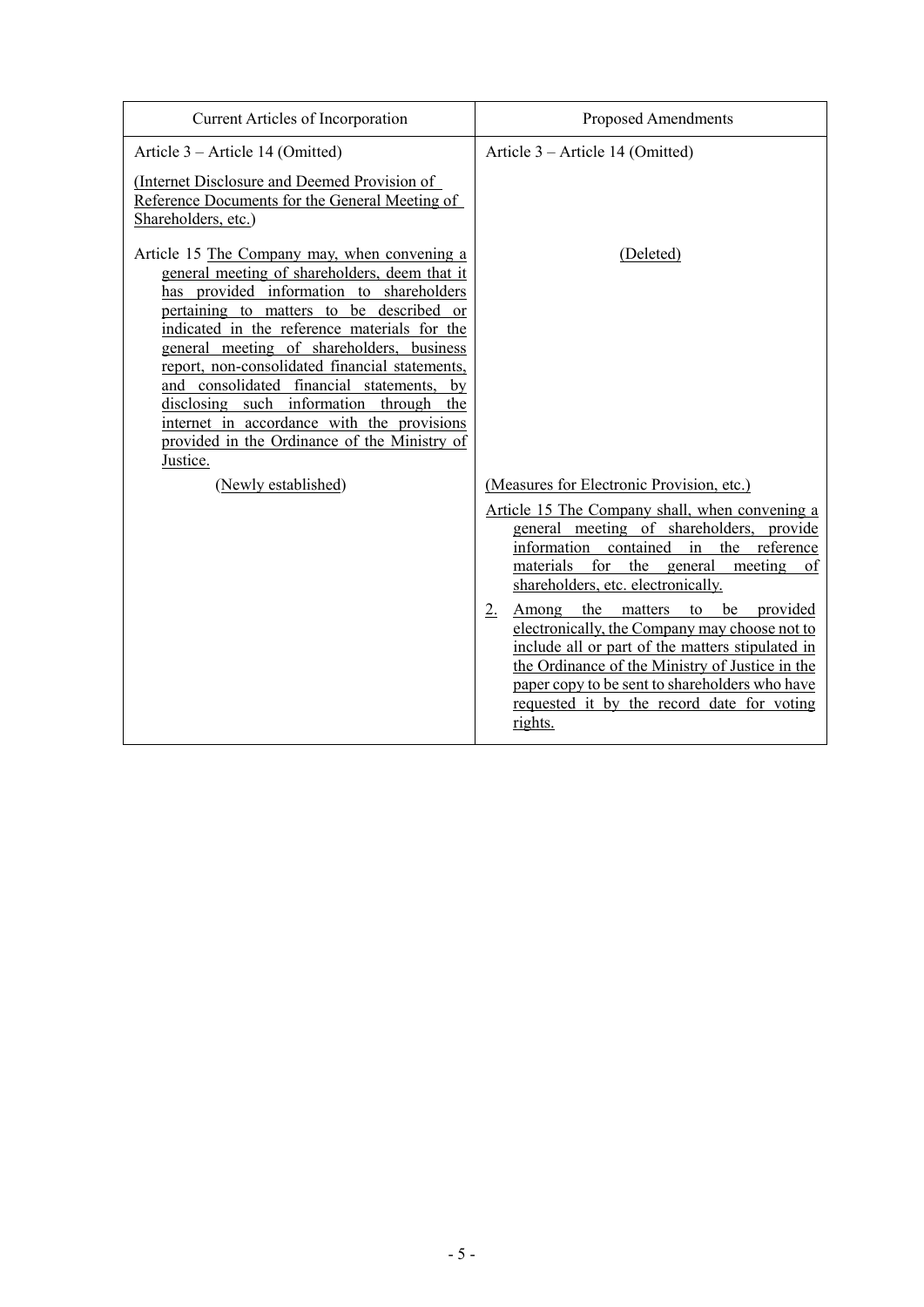| Current Articles of Incorporation | <b>Proposed Amendments</b>                                                                                                                                                                                                                                                                                                                                                                                                                                                                                                                                                                                                                                                                                                                                                           |
|-----------------------------------|--------------------------------------------------------------------------------------------------------------------------------------------------------------------------------------------------------------------------------------------------------------------------------------------------------------------------------------------------------------------------------------------------------------------------------------------------------------------------------------------------------------------------------------------------------------------------------------------------------------------------------------------------------------------------------------------------------------------------------------------------------------------------------------|
| (Newly established)               | <b>Supplementary Provisions</b><br>The deletion of Article 15 (Internet<br>$\perp$<br>Disclosure and Deemed Provision of<br>Reference Materials for the General Meeting<br>of Shareholders, Etc.) of the current Articles<br>of Incorporation and the proposed Article 15<br>(Measures for Electronic Provision, Etc.)<br>shall come into effect on the date of<br>enforcement of the amended provisions<br>stipulated in the proviso of Article 1 of the<br>supplementary provisions of the Act Partially<br>Amending the Companies Act (Act No. 70 of<br>2019) (the "Effective Date").<br>Notwithstanding the provisions of the<br>2.<br>preceding paragraph, Article 15 of the<br>current Articles of Incorporation shall remain<br>in force with respect to a general meeting of |
|                                   | shareholders to be held on a date within six<br>months from the Effective Date.<br>3.<br>These supplementary provisions shall be<br>deleted after the lapse of six months from the<br>Effective Date or the lapse of three months<br>from the date of the general meeting of<br>shareholders set forth in the preceding<br>paragraph, whichever is later.                                                                                                                                                                                                                                                                                                                                                                                                                            |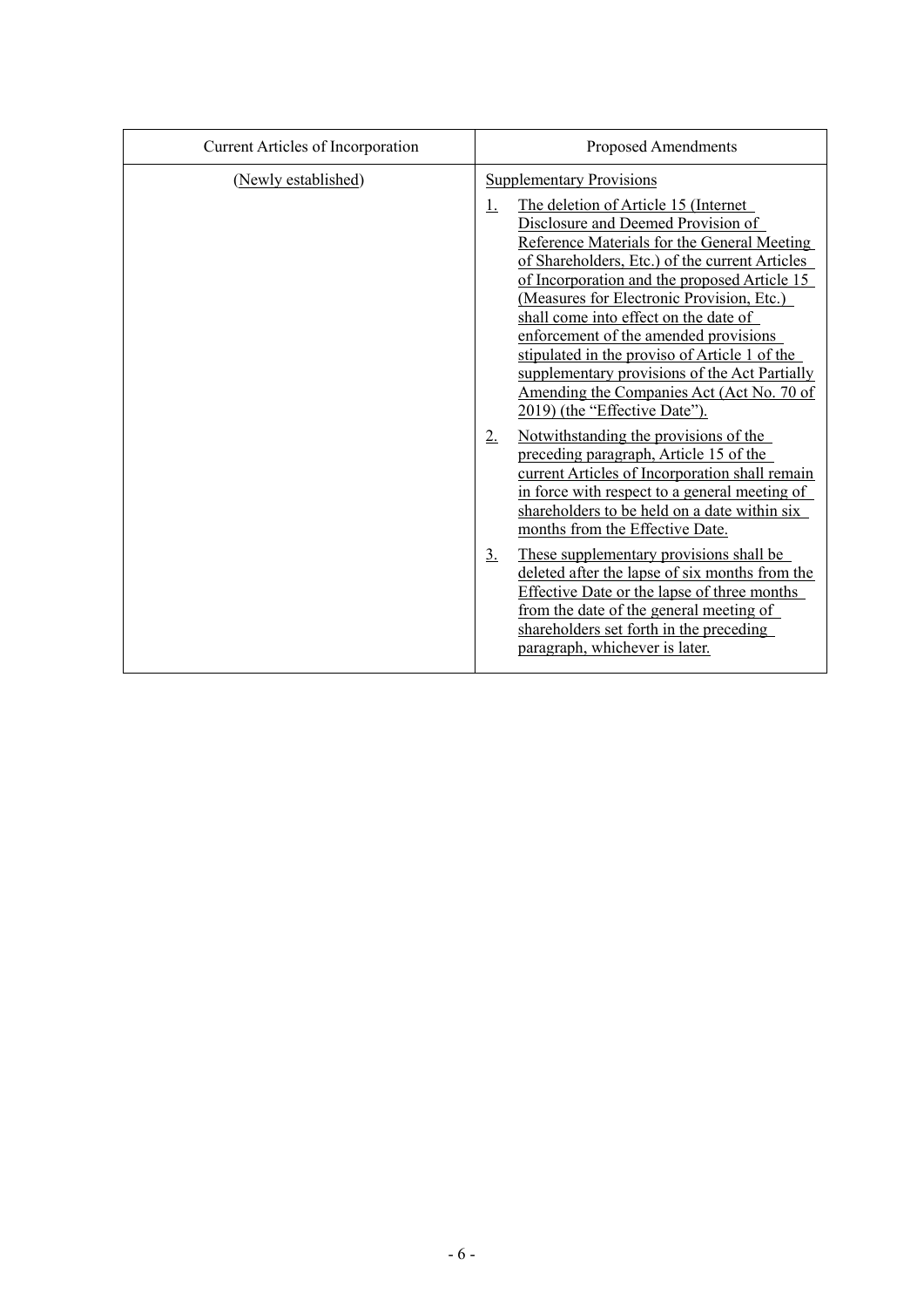#### **Proposal 3:** Election of 7 Directors (excluding Directors Who Are Audit and Supervisory Committee Members)

The terms of office of all 7 Directors who are not Audit and Supervisory Committee Members will expire at the conclusion of this Annual General Meeting of Shareholders. Accordingly, we request the appointment of 7 Directors who are not Audit and Supervisory Committee Members.

The Audit and Supervisory Committee has judged that each candidate is suitable for the position of Director of the Company based on the evaluation of their business execution, performance, etc. during the fiscal year 2021.

The candidates for Directors who are not Audit and Supervisory Committee Members are as follows:

|                                                                                                                               | Name                                                         | Past experience, positions, responsibilities at the Company     | Number of                                                                                                                       |           |  |  |  |
|-------------------------------------------------------------------------------------------------------------------------------|--------------------------------------------------------------|-----------------------------------------------------------------|---------------------------------------------------------------------------------------------------------------------------------|-----------|--|--|--|
| No.                                                                                                                           | (Date of birth)                                              |                                                                 | shares of the                                                                                                                   |           |  |  |  |
|                                                                                                                               |                                                              |                                                                 | Company held                                                                                                                    |           |  |  |  |
|                                                                                                                               |                                                              | June                                                            | 1971 President and Representative Director of Uchiyama Building                                                                 |           |  |  |  |
|                                                                                                                               |                                                              |                                                                 | Co., Ltd.                                                                                                                       |           |  |  |  |
|                                                                                                                               |                                                              | October                                                         | 1984 President and Representative Director of Uchiyama Urbest Co.,                                                              |           |  |  |  |
|                                                                                                                               |                                                              |                                                                 | Ltd.                                                                                                                            |           |  |  |  |
|                                                                                                                               |                                                              | October                                                         | 1984 Director of Bonheure Corporation                                                                                           |           |  |  |  |
|                                                                                                                               |                                                              | March                                                           | 1987 President and Representative Director of House Twenty-two                                                                  |           |  |  |  |
|                                                                                                                               |                                                              |                                                                 | Co., Ltd.                                                                                                                       |           |  |  |  |
|                                                                                                                               |                                                              | February                                                        | 1998 Director of Kouno LLC.                                                                                                     |           |  |  |  |
|                                                                                                                               |                                                              | December                                                        | 2004 President and Representative Director of Sawayaka Club Co.,                                                                |           |  |  |  |
|                                                                                                                               |                                                              |                                                                 | Ltd.                                                                                                                            |           |  |  |  |
|                                                                                                                               |                                                              | October                                                         | 2006 President and Representative Director of the Company                                                                       |           |  |  |  |
| 1                                                                                                                             | Fumiharu Uchiyama                                            | November                                                        | 2009 President and Representative Director of Sawayaka Amanogawa                                                                | 2,104,820 |  |  |  |
|                                                                                                                               | (April 12, 1941)                                             |                                                                 | Co., Ltd. (currently Sawayaka Club Co., Ltd.)                                                                                   |           |  |  |  |
|                                                                                                                               |                                                              | April                                                           | 2021 Chairman and Representative Director of the Company (current                                                               |           |  |  |  |
|                                                                                                                               |                                                              |                                                                 | position)                                                                                                                       |           |  |  |  |
|                                                                                                                               |                                                              |                                                                 | Chairman and Representative Director of Sawayaka Club Co.,                                                                      |           |  |  |  |
|                                                                                                                               |                                                              |                                                                 | Ltd. (current position)                                                                                                         |           |  |  |  |
|                                                                                                                               |                                                              |                                                                 | Chairman and Representative Director of Bonheure Corporation                                                                    |           |  |  |  |
|                                                                                                                               |                                                              |                                                                 | (current position)                                                                                                              |           |  |  |  |
|                                                                                                                               |                                                              |                                                                 | (to present)                                                                                                                    |           |  |  |  |
|                                                                                                                               |                                                              |                                                                 | [Significant concurrent positions]                                                                                              |           |  |  |  |
|                                                                                                                               |                                                              | Chairman and Representative Director of Sawayaka Club Co., Ltd. |                                                                                                                                 |           |  |  |  |
|                                                                                                                               | Chairman and Representative Director of Bonheure Corporation |                                                                 |                                                                                                                                 |           |  |  |  |
| [Reason for nomination as a candidate for Director]                                                                           |                                                              |                                                                 |                                                                                                                                 |           |  |  |  |
| As a founder, the candidate has been engaged in the management of the Group for many years since its foundation and built the |                                                              |                                                                 |                                                                                                                                 |           |  |  |  |
|                                                                                                                               |                                                              |                                                                 | foundation of the present Group. The Company expects that, for the Group to achieve further growth and development, the role to |           |  |  |  |
|                                                                                                                               |                                                              |                                                                 | be performed by his leadership and wealth of experience would be significant, and has thus made him again a candidate for       |           |  |  |  |
| Director.                                                                                                                     |                                                              |                                                                 |                                                                                                                                 |           |  |  |  |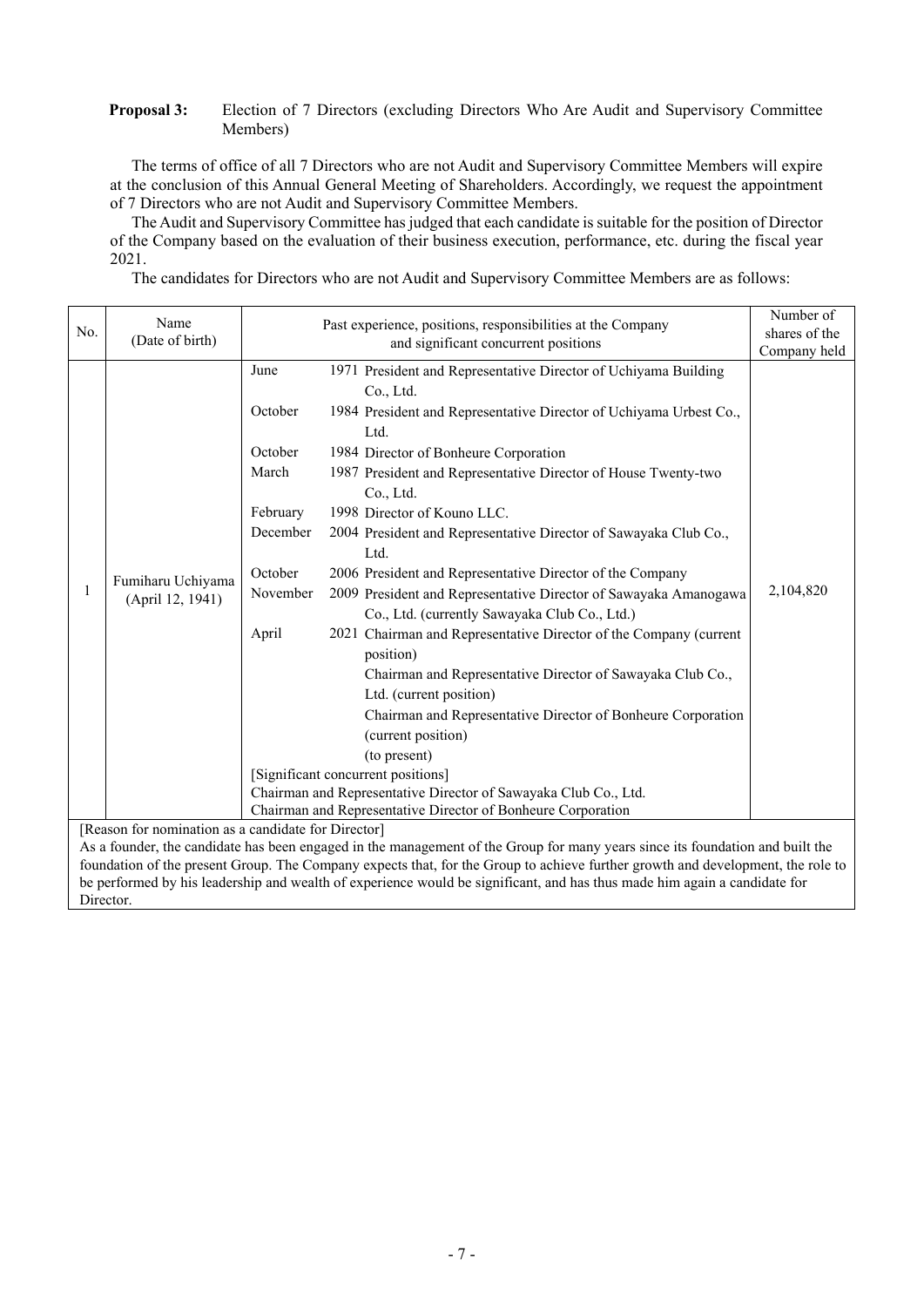|     | Name                                          |                                                                                                                                | Number of     |
|-----|-----------------------------------------------|--------------------------------------------------------------------------------------------------------------------------------|---------------|
| No. | (Date of birth)                               | Past experience, positions, responsibilities at the Company                                                                    | shares of the |
|     |                                               | and significant concurrent positions                                                                                           | Company held  |
|     |                                               | 1994 Joined Saito LLC<br>July                                                                                                  |               |
|     |                                               | 2002 Director of NOA LLC<br>March                                                                                              |               |
|     |                                               | 2002 Director of Kouno LLC.<br>March                                                                                           |               |
|     |                                               | 2002 Director of ZEN Corporation Co., Ltd.<br>March                                                                            |               |
|     |                                               | 2004 Corporate Auditor of Uchiyama Building Co., Ltd.<br>February                                                              |               |
|     |                                               | 2005 Senior Managing Director of Bonheure Corporation<br>November                                                              |               |
|     |                                               | 2006 Senior Managing Director of the Company<br>October                                                                        |               |
|     |                                               | 2008 Senior Managing Director and General Manager of Corporate<br>March<br>Planning Office of the Company                      |               |
|     |                                               | 2010 Senior Managing Director of Sawayaka Club Co., Ltd.<br>June                                                               |               |
|     |                                               | 2020 Representative Senior Managing Director and General Manager<br>June                                                       |               |
|     | Takehiro Yamamoto                             | of Corporate Planning Office of the Company                                                                                    |               |
| 2   | (January 30, 1971)                            | Representative Senior Managing Director of Sawayaka Club                                                                       | 14,000        |
|     |                                               | Co., Ltd.                                                                                                                      |               |
|     |                                               | 2021 President and Representative Director of the Company (current<br>April                                                    |               |
|     |                                               | position)                                                                                                                      |               |
|     |                                               | President and Representative Director of Sawayaka Club Co.,                                                                    |               |
|     |                                               | Ltd. (current position)                                                                                                        |               |
|     |                                               | 2022 Representative Komisaris of PT.Sawayaka Fujindo Indonesia<br>January                                                      |               |
|     |                                               | (current position)                                                                                                             |               |
|     |                                               | (to present)<br>[Significant concurrent positions]                                                                             |               |
|     |                                               | President and Representative Director of Sawayaka Club Co., Ltd.                                                               |               |
|     |                                               | Representative Komisaris of PT.Sawayaka Fujindo Indonesia                                                                      |               |
|     |                                               | [Reason for nomination as a candidate for Director]                                                                            |               |
|     |                                               | As a head of the corporate planning division, the candidate has been engaged mainly in promoting IPO and medium-term           |               |
|     |                                               | management plan as well as IR. Based on his wealth of experience and achievements, the Company expects that he is an           |               |
|     |                                               | appropriate person for Director of the Company, expecting him to contribute to enhancing the Group's corporate value, and has  |               |
|     | thus made him again a candidate for Director. |                                                                                                                                |               |
|     |                                               | 1990 Joined Uchiyama Building Co., Ltd.<br>September                                                                           |               |
|     |                                               | 1994 Director of AMENITY Co., Ltd.<br>June                                                                                     |               |
|     |                                               | 1995 Director of ZEN Corporation Co., Ltd.<br>October                                                                          |               |
|     |                                               | 1998 Director of Uchiyama Building Co., Ltd.<br>January                                                                        |               |
|     |                                               | 2005 Senior Managing Director of Bonheure Corporation<br>November                                                              |               |
| 3   | Shigemi Utano                                 | 2006 Senior Managing Director of the Company (current position)<br>October                                                     | 61,300        |
|     | (June 28, 1965)                               | 2011 President and Representative Director of Bonheure Corporation<br>April                                                    |               |
|     |                                               | (current position)                                                                                                             |               |
|     |                                               | (to present)                                                                                                                   |               |
|     |                                               | [Significant concurrent positions]                                                                                             |               |
|     |                                               | President and Representative Director of Bonheure Corporation                                                                  |               |
|     |                                               | [Reason for nomination as a candidate for Director]                                                                            |               |
|     |                                               | The candidate serves as President and Representative Director of Bonheure Corporation, one of the principal business companies |               |
|     |                                               | of the Group. He has been engaged in the Real Estate Business, Karaoke Business and Restaurant Business for many years, and    |               |
|     |                                               | has experience and achievements in these fields. The Company expects that he would continue to execute duties as a Director of |               |
|     |                                               | the Company appropriately, based on these experiences and insight regarding overall management, and has thus made him again    |               |

a candidate for Director.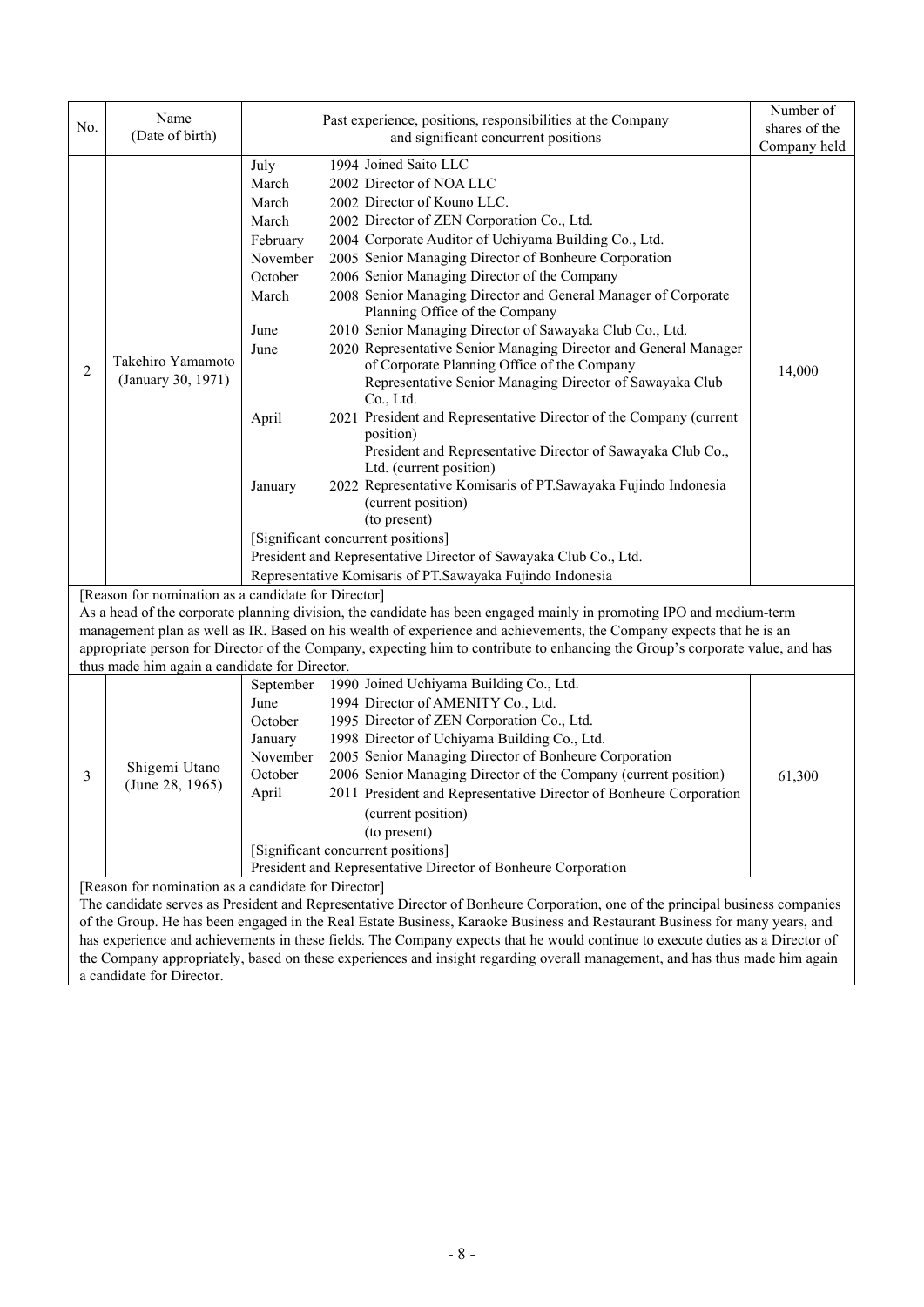| No.  | Name<br>(Date of birth)                                                                                                                                                                                                                                                                                                                                                                                                                                                                                                                                                                                                                                                                                                                      |                                                                                                   | Past experience, positions, responsibilities at the Company<br>and significant concurrent positions                                                                                                                                                                                                                                                                                                                                                                                                                         | Number of<br>shares of the<br>Company held |  |  |  |
|------|----------------------------------------------------------------------------------------------------------------------------------------------------------------------------------------------------------------------------------------------------------------------------------------------------------------------------------------------------------------------------------------------------------------------------------------------------------------------------------------------------------------------------------------------------------------------------------------------------------------------------------------------------------------------------------------------------------------------------------------------|---------------------------------------------------------------------------------------------------|-----------------------------------------------------------------------------------------------------------------------------------------------------------------------------------------------------------------------------------------------------------------------------------------------------------------------------------------------------------------------------------------------------------------------------------------------------------------------------------------------------------------------------|--------------------------------------------|--|--|--|
| $*4$ | Kenji Kawamura<br>(August 30, 1961)                                                                                                                                                                                                                                                                                                                                                                                                                                                                                                                                                                                                                                                                                                          | August<br>June<br>October<br>June                                                                 | 2003 Joined Kouno LLC.<br>2005 Director of Sawayaka Club Co., Ltd.<br>2006 Director of the Company<br>2021 Director (Audit and Supervisory Committee Member) of the<br>Company (current position)<br>Corporate Auditor of Sawayaka Club Co., Ltd. (current position)<br>Corporate Auditor of Bonheure Corporation (current position)                                                                                                                                                                                        | 16,000                                     |  |  |  |
|      | [Reason for nomination as a candidate for Director]                                                                                                                                                                                                                                                                                                                                                                                                                                                                                                                                                                                                                                                                                          |                                                                                                   | The candidate has been engaged in the Nursing Care Business, one of the Group's principal segments, for many years. In<br>addition, he has a wealth of working experience at medical institutions, along with broad knowledge and expertise covering both<br>fields of long-term care and medical care. Drawing on these experiences and achievements, the Company has determined that he<br>would appropriately execute duties as a Director of the Company, and has thus made him a new candidate for Director.           |                                            |  |  |  |
| 5    | Koji Futamura<br>(January 15, 1976)                                                                                                                                                                                                                                                                                                                                                                                                                                                                                                                                                                                                                                                                                                          | May<br>March<br>March<br>March<br>November<br>June<br>April<br>[Significant concurrent positions] | 1996 Joined Bonheure Corporation<br>2002 Director of NOA LLC<br>2002 Director of Kouno LLC.<br>2002 Director of ZEN Corporation Co., Ltd.<br>2005 Managing Director of Bonheure Corporation<br>2010 Director of the Company (current position)<br>2011 Senior Managing Director of Bonheure Corporation (current<br>position)<br>(to present)<br>Senior Managing Director of Bonheure Corporation                                                                                                                           | 31,000                                     |  |  |  |
|      | [Reason for nomination as a candidate for Director]<br>again a candidate for Director.                                                                                                                                                                                                                                                                                                                                                                                                                                                                                                                                                                                                                                                       |                                                                                                   | The candidate has been engaged in the Karaoke Business and Restaurant Business, the Group's principal segments, for many<br>years. He is well-versed in the store operation of karaoke and restaurant, and has a wealth of experience and achievements. The<br>Company expects that he would continue to appropriately execute duties as a Director of the Company, and has thus made him                                                                                                                                   |                                            |  |  |  |
| 6    | Koujiro Kubota<br>(February 7, 1966)                                                                                                                                                                                                                                                                                                                                                                                                                                                                                                                                                                                                                                                                                                         | December<br>October<br>June                                                                       | 1994 Joined Uchiyama Urbest Co., Ltd. (currently Bonheure<br>Corporation)<br>2006 General Manager of Accounting Department of the Company<br>(current position)<br>2021 Director of the Company (current position)<br>Director of Sawayaka Club Co., Ltd. (current position)<br>Director of Bonheure Corporation (current position)<br>(to present)<br>[Significant concurrent positions]<br>Director of Sawayaka Club Co., Ltd.<br>Director of Bonheure Corporation                                                        | 6.000                                      |  |  |  |
|      | [Reason for nomination as a candidate for Director]<br>and has thus made him again a candidate for Director.                                                                                                                                                                                                                                                                                                                                                                                                                                                                                                                                                                                                                                 |                                                                                                   | The candidate, who currently serves as General Manager of Accounting Department, has acquired a wealth of experience and a<br>wide range of knowledge through his involvement with the Real Estate Business and the Nursing Care Business since joining the<br>Company. In addition, the Company expects that he would implement the Company's corporate philosophy accurately, fairly and<br>efficiently and contribute to maintaining the soundness of the Company and improving the medium-to-long-term corporate value, |                                            |  |  |  |
| 7    | Itsuo Yada<br>(February 12, 1940)                                                                                                                                                                                                                                                                                                                                                                                                                                                                                                                                                                                                                                                                                                            | February<br>March<br>June<br>June                                                                 | 1964 Joined Kokurakita Welfare Office, Kitakyushu City Office<br>2000 Joined Incorporated Foundation Kitakyushu Water and Sewerage<br>Association<br>2008 Corporate Auditor of the Company<br>2014 Director of the Company (current position)<br>(to present)                                                                                                                                                                                                                                                               |                                            |  |  |  |
|      | [Reason for nomination as a candidate for Outside Director and overview of expected roles]<br>Although the candidate has not been involved in corporate management except as an outside officer in the past, he has a wealth of<br>experience at the Kitakyushu City Office and is particularly well-versed in welfare administration at the Kokurakita Welfare<br>Office. The Company has determined that his personality and views will allow him to appropriately execute duties, and thus<br>made him again a candidate for Outside Director. After his election, he is expected to appropriately execute duties as an Outside<br>Director by utilizing his expertise in welfare administration gained at the Kokurakita Welfare Office. |                                                                                                   |                                                                                                                                                                                                                                                                                                                                                                                                                                                                                                                             |                                            |  |  |  |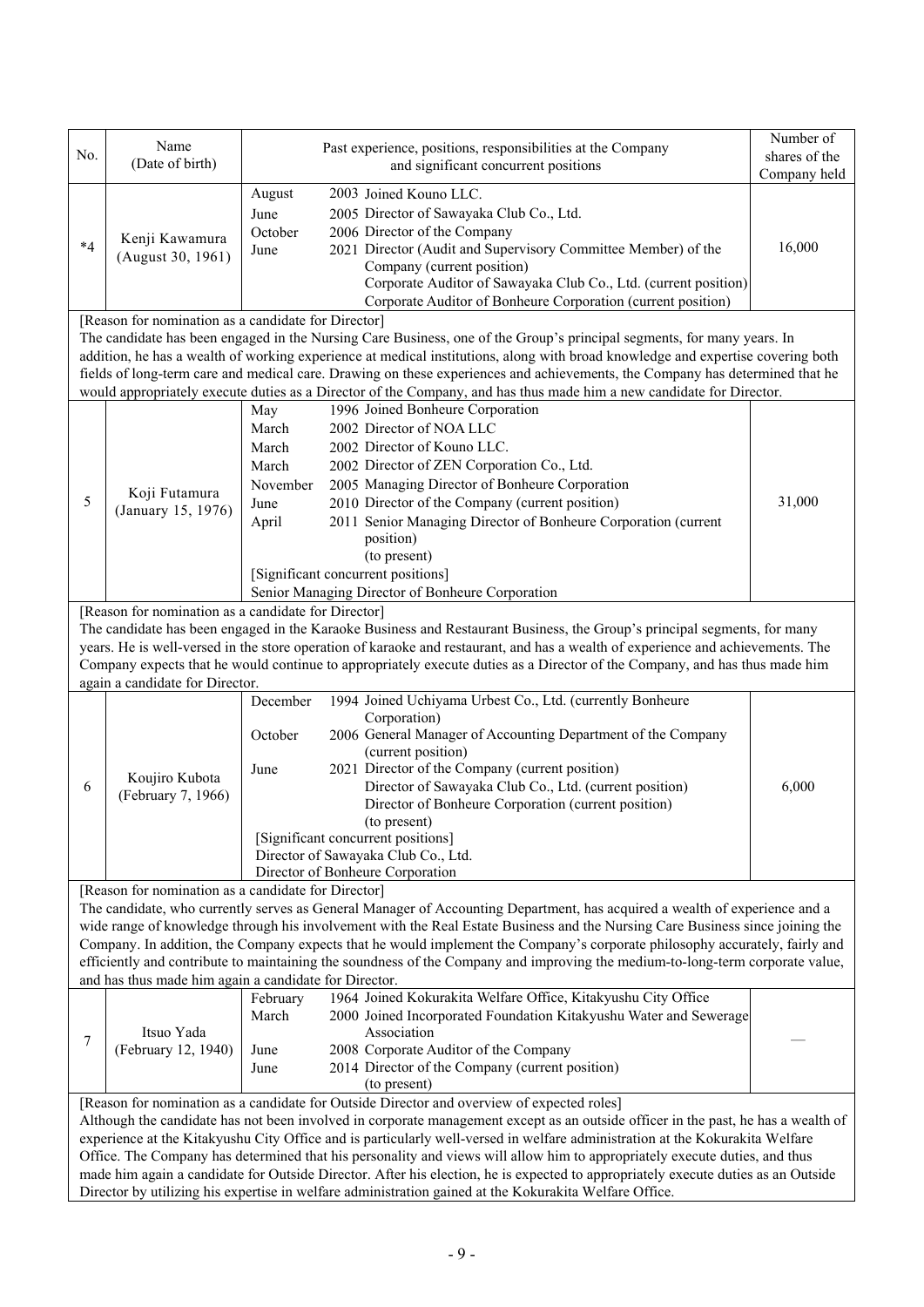#### (Notes)

1. The candidate marked with asterisk (\*) is newly appointed.

Mr. Kenji Kawamura is currently serving as a Director who is an Audit and Supervisory Committee Member and will resign the position of Director who is an Audit and Supervisory Committee Members at the conclusion of this Annual General Meeting of Shareholders on the condition that his election of Director (excluding Directors who are Audit and Supervisory Committee Members) is approved.

- 2. There are no special interests between each candidate for Director and the Company.
- 3. Mr. Itsuo Yada is a candidate for Outside Director. Furthermore, the Company has designated him as an Independent Director as stipulated by the Tokyo Stock Exchange, and has submitted him to the aforementioned Exchange.
- 4. Under Article 427, Paragraph 1 of the Companies Act, the Company has concluded an agreement with Mr. Itsuo Yada to limit the liability for damages of Article 423, Paragraph 1 of the Companies Act. The limit of liability for damages under the agreement is the amount set forth by laws and regulations. If this proposal is approved at this General Meeting, the Company plans to continue with the agreement with Mr. Itsuo Yada.
- 5. Mr. Itsuo Yada is currently Outside Director of the Company. The term of office of Mr. Itsuo Yada as Outside Director will be 8 years at the close of this General Meeting.
- 6. The Company has entered into a directors and officers liability insurance contract with an insurance company. The insurance covers expenses for litigation such as derivative lawsuits and legal damages to be borne by insureds. Each candidate will be insured under the insurance contract. The Company plans to renew the contract with the same details at the next renewal.
- 7. The number of shares of the Company held by each candidate for Director does not include shares held under the Uchiyama Holdings Officer Shareholding Association.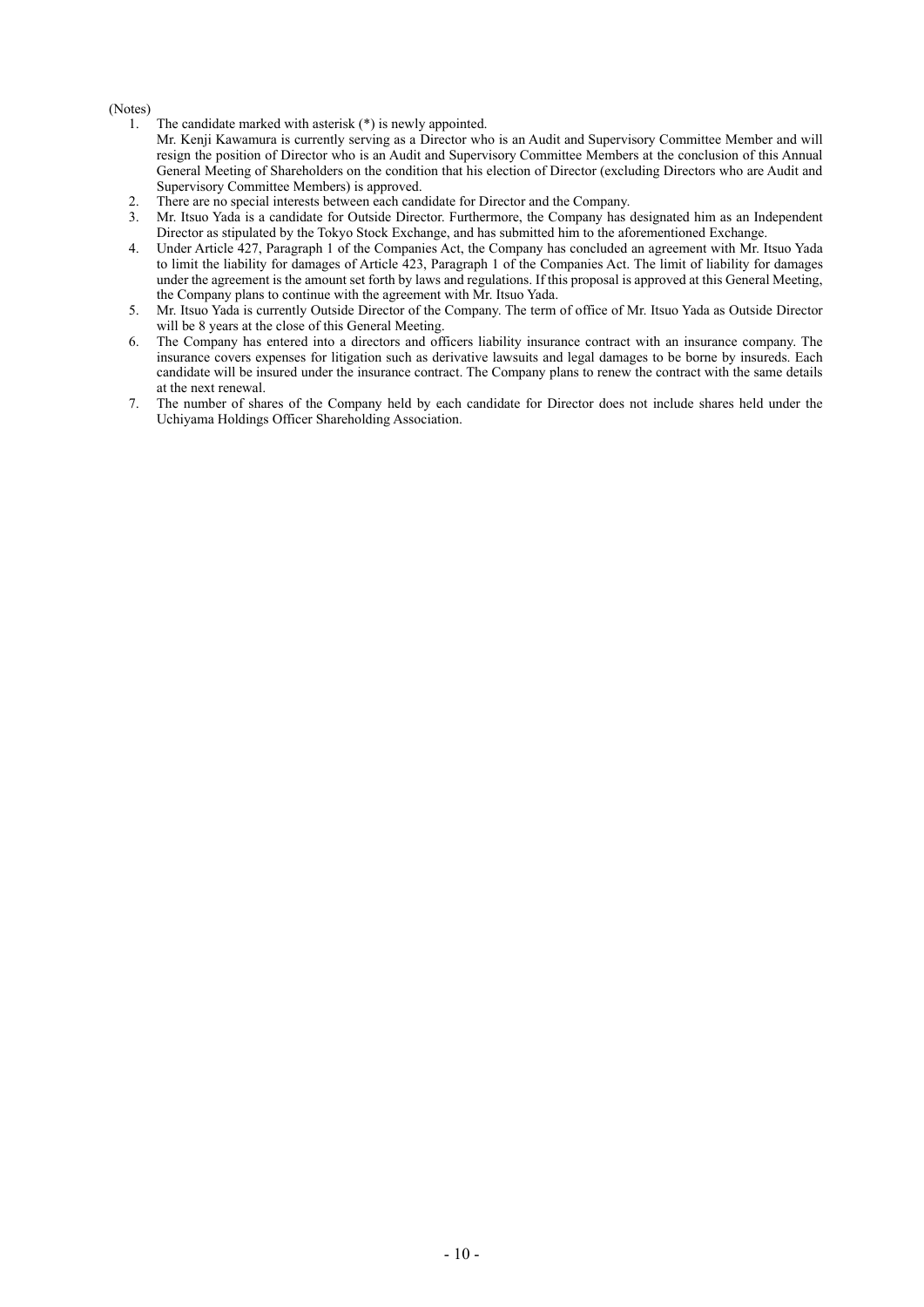#### **Proposal 4:** Election of 2 Directors Who Are Audit and Supervisory Committee Members

Mr. Kenji Kawamura is currently serving as a Director who is an Audit and Supervisory Committee Member and will resign the position of Director who is an Audit and Supervisory Committee Member at the conclusion of this Annual General Meeting of Shareholders on the condition that his election as Director (excluding Directors who are Audit and Supervisory Committee Members) is approved. In addition, the term of office of Mr. Yasuo Kamio will expire at the conclusion of this Annual General Meeting of Shareholders. Accordingly, we request the appointment of 2 Directors who are Audit and Supervisory Committee Members.

The Audit and Supervisory Committee has previously given its approval to this proposal. The candidates for Directors who are Audit and Supervisory Committee Members are as follows:

Name (Date of birth) Past experience, positions, responsibilities at the Company and significant concurrent positions Number of shares of the Company held \*1 Nobuyuki Yoshioka (January 2, 1956) March 2002 Office Manager of Social Welfare Corporation Sawayaka October 2006 Director of the Company (current position) 24,700<br>March 2007 Director of Sawayaka Club Co., Ltd. (current position) 2007 Director of Sawayaka Club Co., Ltd. (current position) (to present) [Reason for nomination as a candidate for Director] The candidate has been engaged in the Nursing Care Business, one of the Group's principal segments, for many years. As he is a certified Long-Term Care Support Specialist and has a wealth of work experience and professional knowledge in the field of long-term care, the Company has determined that based on his experience and achievements, he would be able to adequately fulfill the duties of Director who is an Audit and Supervisory Committee Member of the Company, and has thus made him a new candidate for Director who is an Audit and Supervisory Committee Member. 2 Yasuo Kamio (December 17, 1967) October 1994 Joined Century Audit Corporation (currently KPMG AZSA LLC) 8,000 January 2013 Joined Kamio and Partners January 2013 Established Kamio Yasuo CPA Office (current position) August 2015 Representative member, Kamio and Partners (current position) May 2019 Corporate Auditor of KYOKUTO Co., Ltd. (current position) June 2020 Director (Audit and Supervisory Committee Member) of the Company (current position) (to present) [Significant concurrent positions] Representative, Kamio Yasuo CPA Office Representative member, Kamio and Partners Corporate Auditor of KYOKUTO Co., Ltd. [Reason for nomination as a candidate for Outside Director and overview of expected roles] The candidate has past experience of serving at a major auditing company as a certified public accountant, and has a high level of views and experiences. He has also been involved in practice of corporate accounting for many years, therefore, although he does not have experience of being directly involved in corporate management, the Company has determined that he would be able to continue to adequately fulfill the duties of Outside Director who is an Audit and Supervisory Committee Member of the Company, and has thus made him again a candidate. After his appointment, the Company expects that he will utilize his expertise in accounting as a certified public accountant and tax accountant to perform the duties of Outside Director who is an Audit and Supervisory Committee Member.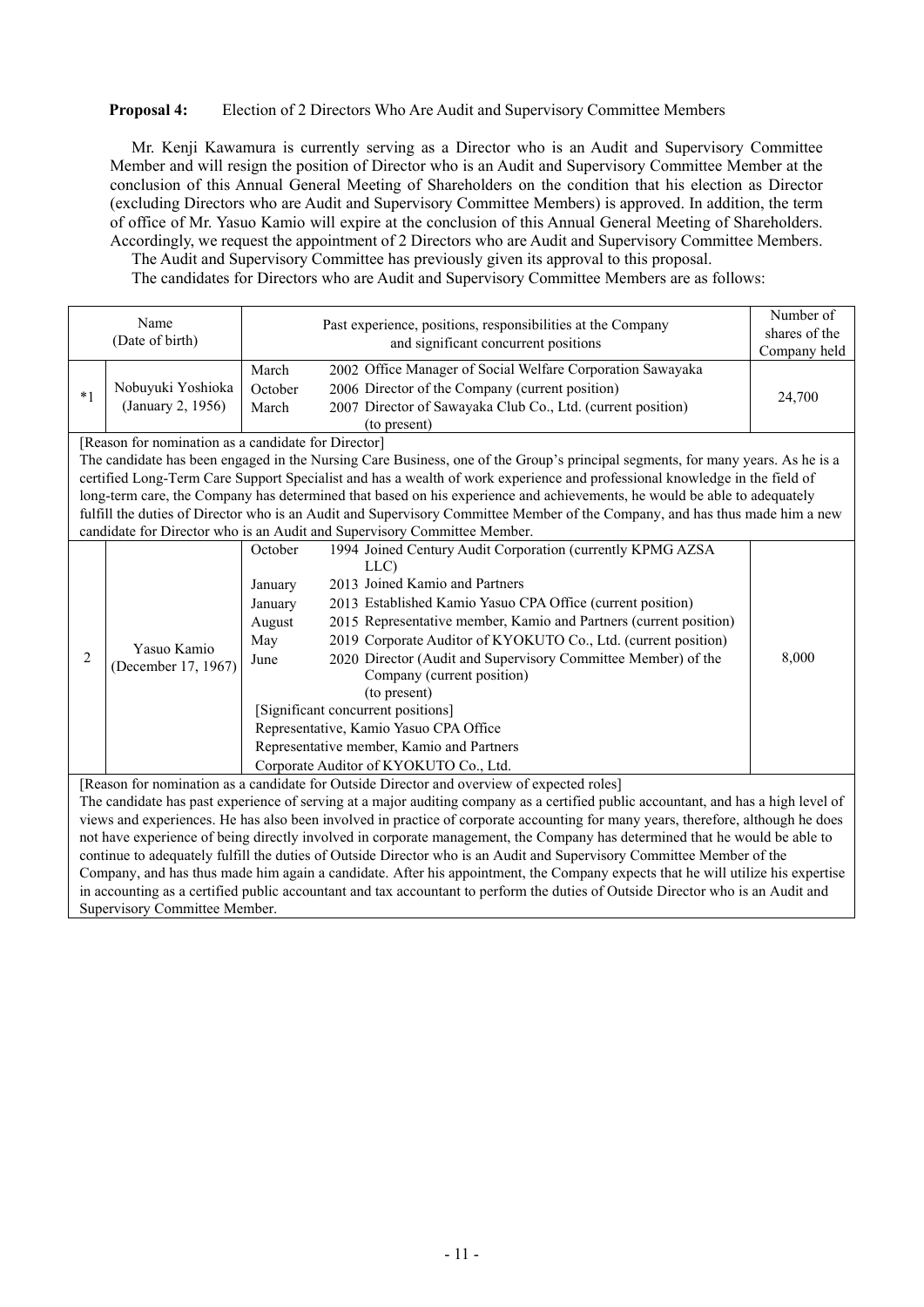(Notes)

- 1. The candidate marked with asterisk (\*) is newly appointed.
- 2. There are no special interests between the candidates for Directors who are Audit and Supervisory Committee Members and the Company.
- 3. If this proposal is approved at this Annual General Meeting of Shareholders, under Article 427, Paragraph 1 of the Companies Act, the Company plans to conclude an agreement with Mr. Nobuyuki Yoshioka to limit the liability for damages of Article 423, Paragraph 1 of the Companies Act. The limit of liability for damages under the agreement is the amount set forth by laws and regulations.
- 4. Under Article 427, Paragraph 1 of the Companies Act, the Company has concluded an agreement with Mr. Yasuo Kamio to limit the liability for damages of Article 423, Paragraph 1 of the Companies Act. The limit of liability for damages under the agreement is the amount set forth by laws and regulations. If this proposal is approved at this General Meeting, the Company plans to continue with the agreement with Mr. Yasuo Kamio.
- 5. Mr. Yasuo Kamio is a candidate for Outside Director who is an Audit and Supervisory Committee Member. The term of office of Mr. Yasuo Kamio as Outside Director who is an Audit and Supervisory Committee Member will be 2 years.
- 6. The Company has entered into a directors and officers liability insurance contract with an insurance company. The insurance covers expenses for litigation such as derivative lawsuits and legal damages to be borne by insureds. Each candidate will be insured under the insurance contract. The Company plans to renew the contract with the same details at the next renewal.
- 7. Mr. Yasuo Kamio is a candidate for Outside Director who is an Audit and Supervisory Committee Member. The Company has submitted him to the Tokyo Stock Exchange as an Independent Director as stipulated by the Exchange.
- 8. The number of shares of the Company held by each candidate for Director who is an Audit and Supervisory Committee Member does not include shares held under the Uchiyama Holdings Officer Shareholding Association.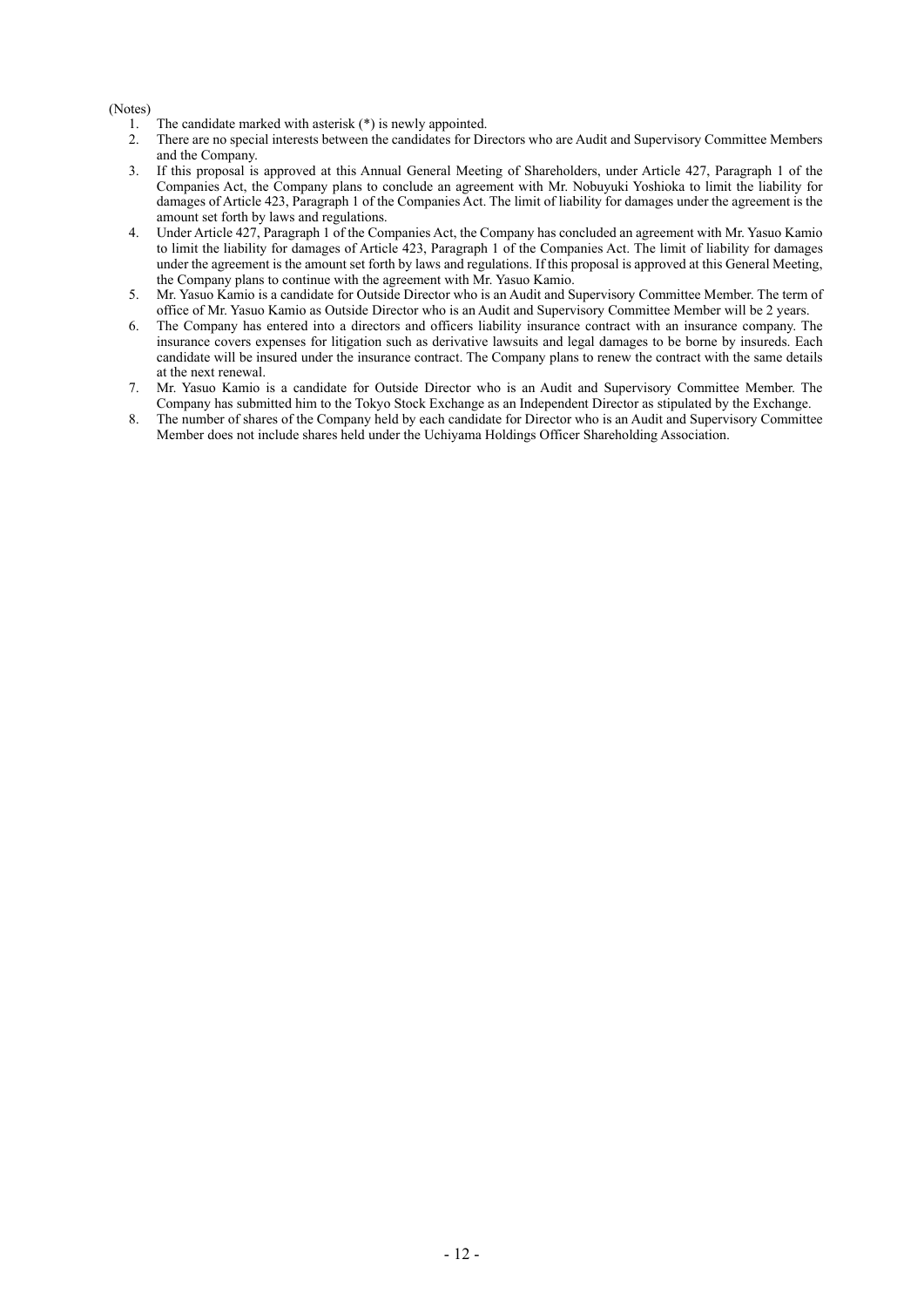# [Reference]

Expertise and experience of the candidates for the Company's Directors (Skill Matrix)

| (Assuming that the election of each candidate for Director is approved at the General Meeting of Shareholders) |  |
|----------------------------------------------------------------------------------------------------------------|--|
|                                                                                                                |  |
|                                                                                                                |  |

| No.            | Category | Name                 | Gender | <b>Current Position</b>                                               | Date of<br>Appointment as<br>Director | Corporate<br>management<br>and Business<br>Strategy | Corporate<br>Governance |
|----------------|----------|----------------------|--------|-----------------------------------------------------------------------|---------------------------------------|-----------------------------------------------------|-------------------------|
| 1              | Inside   | Fumiharu Uchiyama    | Male   | Chairman and Representative Director                                  | October 2, 2006                       | ◯                                                   | $\bigcirc$              |
| 2              | Inside   | Takehiro Yamamoto    | Male   | President and Representative Director                                 | October 2, 2006                       | $\bigcirc$                                          | ∩                       |
| 3              | Inside   | Shigemi Utano        | Male   | Senior Managing Director                                              | October 2, 2006                       | $\bigcirc$                                          | ∩                       |
| $\overline{4}$ | Inside   | Kenji Kawamura       | Male   | Director                                                              | June 23, 2022                         | $\bigcirc$                                          | O                       |
| 5              | Inside   | Koji Futamura        | Male   | Director                                                              | June 28, 2010                         | O                                                   | О                       |
| 6              | Inside   | Koujiro Kubota       | Male   | Director                                                              | June 24, 2021                         | $\bigcirc$                                          | 0                       |
| $\overline{7}$ | Outside  | Itsuo Yada           | Male   | <b>Outside Director</b>                                               | June 26, 2014                         | $\bigcirc$                                          | ∩                       |
| 8              | Inside   | Nobuyuki Yoshioka    | Male   | Director<br>(Audit<br>Supervisory<br>and<br>Committee Member)         | June 23, 2022                         | ◯                                                   | ∩                       |
| 9              | Outside  | Mamoru Sumikawa      | Male   | Outside<br>(Audit<br>Director<br>and<br>Supervisory Committee Member) | June 27, 2017                         | $\bigcirc$                                          | ∩                       |
| 10             | Outside  | Shinichiro Kishimoto | Male   | Outside<br>Director<br>(Audit<br>and<br>Supervisory Committee Member) | June 27, 2017                         | O                                                   | ∩                       |
| 11             | Outside  | Yasuo Kamio          | Male   | Outside<br>Director<br>(Audit<br>and<br>Supervisory Committee Member) | June 24, 2020                         | Ω                                                   | O                       |